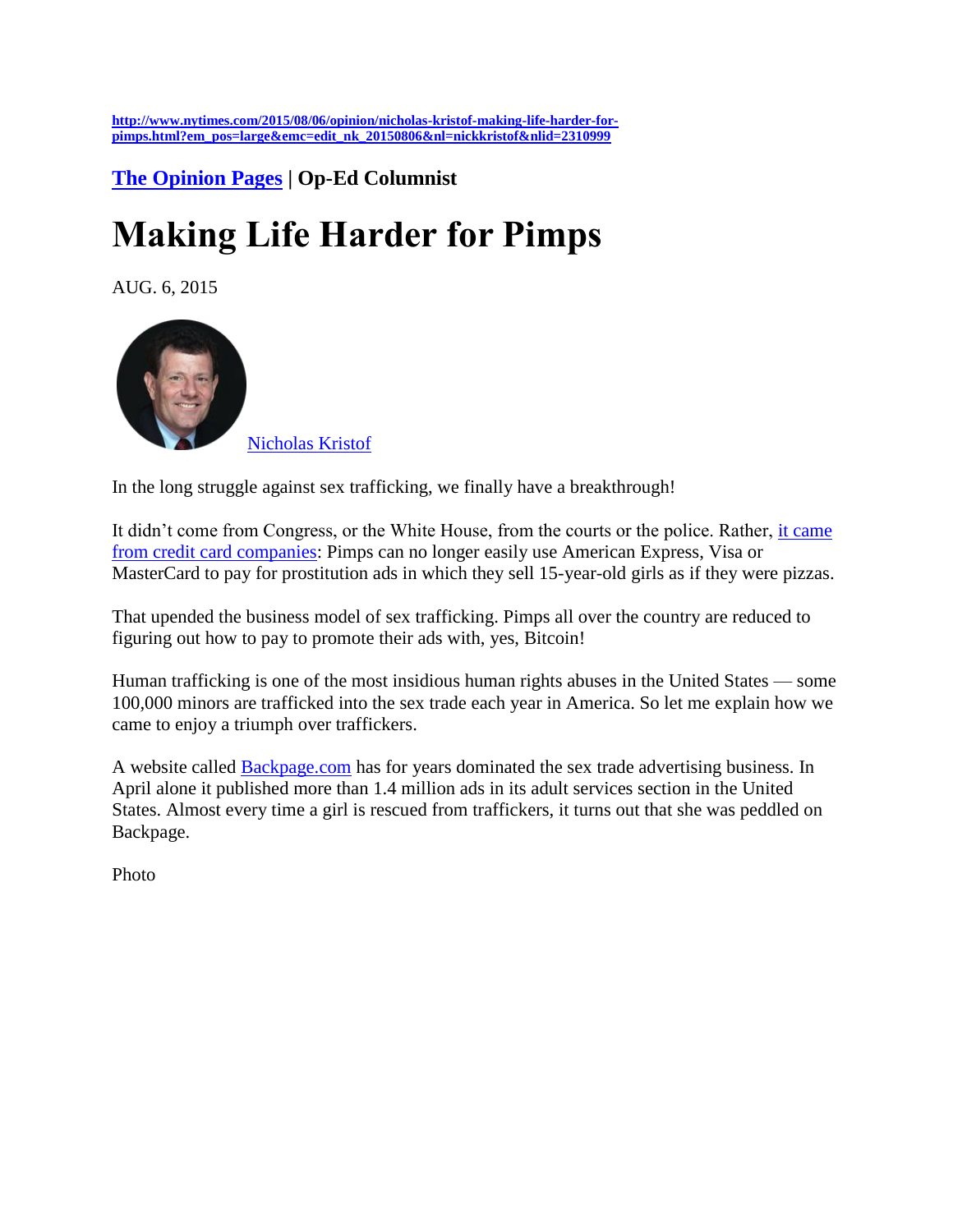

Massage therapists wait in a common room as a San Francisco task force looks for evidence of human trafficking at their studio. Credit Jim Wilson/The New York Times

Last year I wrote about [a missing 15-year-old](http://www.nytimes.com/2014/02/13/opinion/kristof-when-emily-was-sold-for-sex.html) Boston girl whose parents were beside themselves with worry. In their living room, I pulled out my laptop, opened up Backpage and quickly found seminude advertisements for the girl, who turned out to be in a hotel room with an armed pimp.

Backpage is allowed to operate because of a loophole in the Communications Decency Act. Attorneys general from 48 states have [pleaded with Backpage](http://www.naag.org/assets/files/pdf/signons/Backpage.com%20FINAL%209-16-11.pdf) to stop this exploitation, to no effect. Girls who have been sold on Backpage when they were as young as 13 have sued the company, but haven't succeeded because of the loophole.

Then suddenly this summer, the miracle of the market intervened.

Sheriff Tom Dart of Cook County, Ill., wrote tough letters to Visa and MasterCard, calling on them to stop allowing their cards to pay for sex ads on Backpage. Both companies effectively agreed. To its great credit, American Express in April stopped working with Backpage for adult ads, so as of the beginning of July pimps had no easy way to pay for advertisements.

Flummoxed, Backpage responded by [making its basic sex ads free,](http://www.usatoday.com/story/money/2015/07/09/backpage-free-adult-services-ads-mastercard-visa/29931651/) but, even with a fee to promote a free ad, that's not a business model that can sustain it. Backpage is [suing Sheriff Dart,](http://www.usatoday.com/story/money/2015/07/28/judge-motivation-decision-backpage/30784783/) but my sense is that pimps won't be using their credit cards again on the site any time soon.

"If it's down for six months, that's six months of children who aren't raped," says Yiota Souras of the [National Center for Missing and Exploited Children.](http://www.missingkids.com/home)

So bravo to American Express, MasterCard and Visa — and to Sheriff Dart — for getting results where Congress failed.

There will still be human trafficking, of course, and pimps will find other ways to peddle kids. But it may not be quite so easy for traffickers as it was.